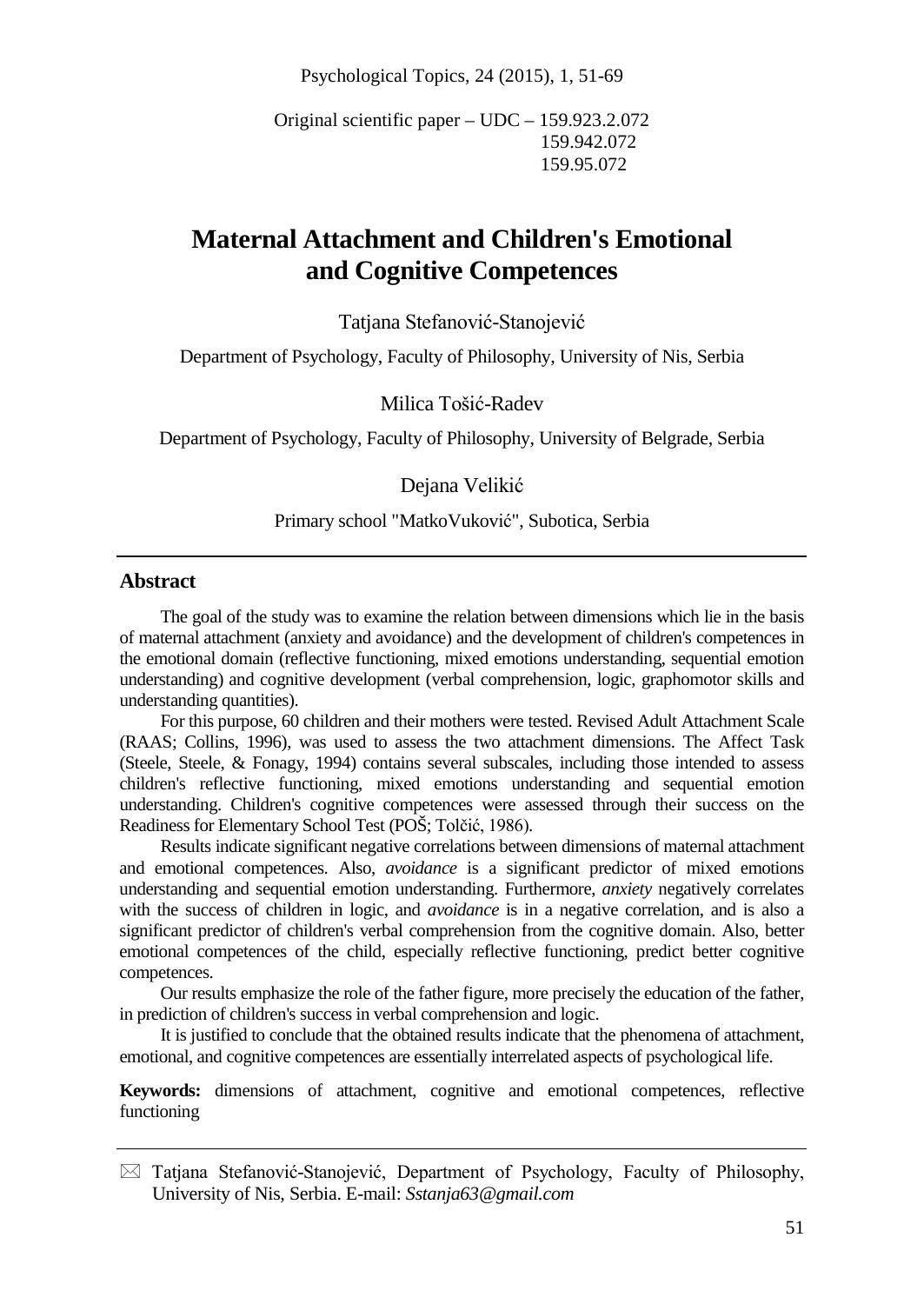## **Introduction**

Over the past decades attachment theory has been an ever more used and increasingly successful explanatory framework for the occurrence and development of many psychological functions. In fact, researchers emphasize that the role of attachment is still important from the evolutionary perspective, no longer in the function of survival and protection of *the young*, but on a level of subservient brain structures in the direction of the development of social cognition, i.e. for the purpose of adequate collaborative existence with others (Fonagy & Target, 2005), Furthermore, attachment is a necessary precondition for pre-semiotic communication, from which the semiotic function is developed (Ivić, 1978). Although it has been neglected for a long time, the effect that emotions have on cognition has become an increasingly significant question and more and more studies examine the connection between the emotional environment and the quality of a child's cognitive functioning (Jacobsen, Edelstein, & Hofmann, 1994). Studies are different in the size of their samples and the duration of the following, used instruments, measures and numerous demographic variables. The results, however, converge toward the findings of longitudinal studies which indicate that the mother-child interaction, especially in the first two years of life, is a powerful determinant of a child's present and later competences (Blumenthal, 1985; Loudermilk, 2007).

Attachment is a system that is established already in the earliest childhood; it covers different behaviors with the same predictable result, which is establishing or maintaining the closeness with a person that takes care of a child. Based on the quality of this early established relation, children form mental representations of themselves and the others (inner working model of self and others). Securely attached children form positive representations of both themselves and others, and this is based on the consistent and adequate behavior of the mother. If a person who takes care of a child is consistently unresponsive to the needs and signals of a child, that child will form a negative representation of others and, defensively, a positive representation of self. There is also a modality in which a mother is selectively available for the needs and signals of a child, so the child is forced to invest energy in discovering signals to which the mother reacts, and in the production of those signals which ensure the mother's attention. The representation of others in this case is positive, and the representation of self is negative, primarily because the child receives a message that he or she does not deserve attention of others except under certain conditions. Finally, if a person who takes care of a child is in an adverse situation herself, the child may form a negative representation of both self and others (Stefanović-Stanojević, 2011).

These early formed mental representations persist during the period of growing up and influence both the socio-emotional and the cognitive development of a child. In an emotional sense, children who are securely attached have a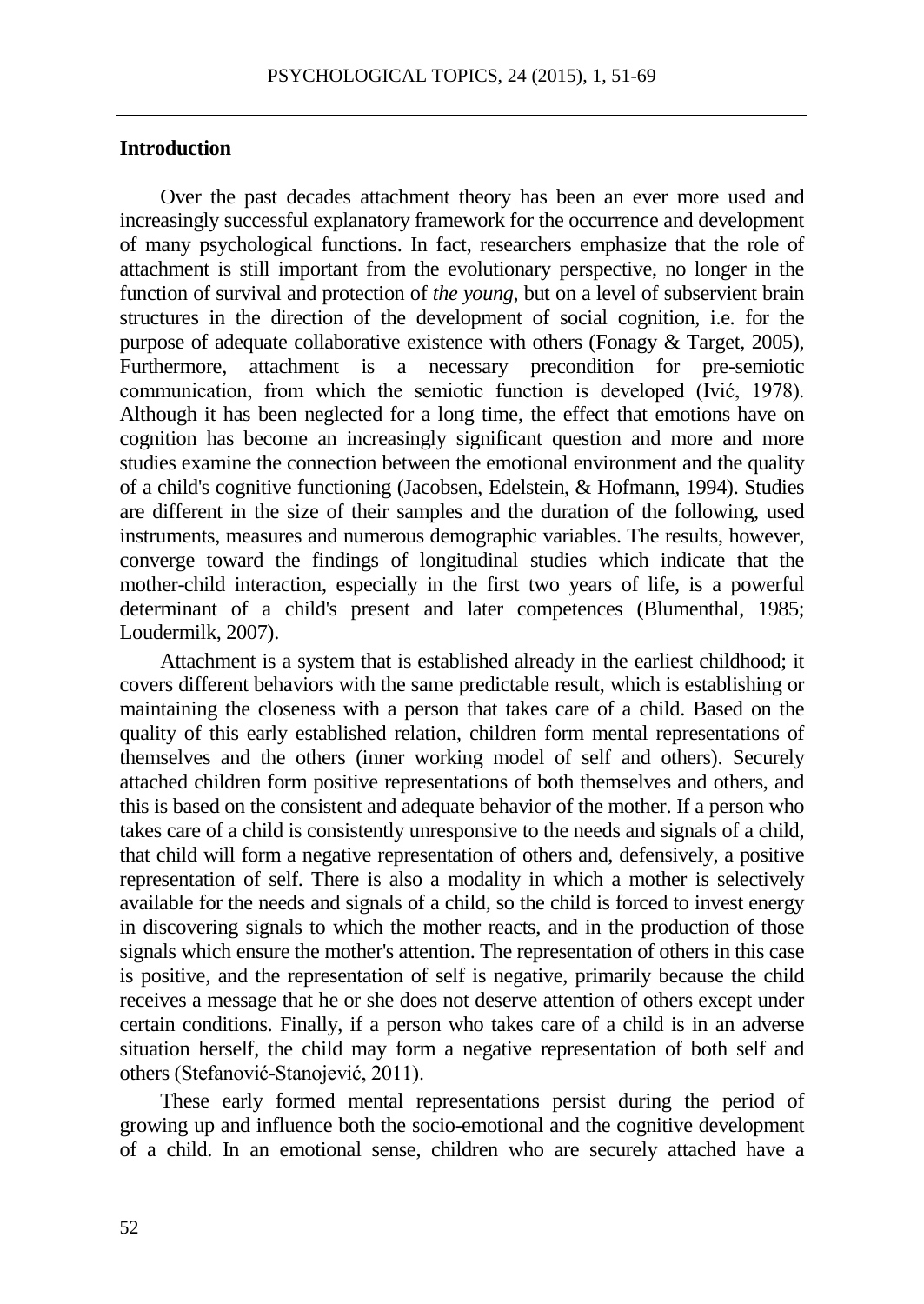privilege to grow into persons who have faith in others, developed reflective functioning and, later on, developed other emotional competences, such as mixed emotions understanding and sequential emotion understanding. On the other hand, the secure attachment style, which is developed in a relation with a trusted caregiver, results in many advantages in the cognitive development (Tošić, Baucal, & Stefanović-Stanojević, 2013).

According to Fonagy (Fonagy & Target, 1997), reflective functioning is a capacity for explaining the behavior of others by their mental states (attitudes, intentions, plans, emotions) and thus for making this behavior meaningful and predictable to us. A requirement for a biologically prepared capacity for reflective functioning to start running is that a caregiver treats a child as an intentional being. This means that one attempts to understand the child, and to respond to him or her by trying to see the world through the child's eyes. Thanks to this ability of adjusting to the current level of a child's mental activity, the mother is able to present alternative perspectives on the reality which can be easily assimilated in this way (Meins, Fernyhough, Russel, & Clark-Carter, 1998). Accordingly, securely attached children can develop a superior understanding of world views of others which determine behavior (Lewis & Carpendale, 2002). There are findings that confirm and, at the same time, explain the mentioned relation. Mothers of securely attached children treat them like mental agents, persons that possess reason from the earliest days. When they describe their children, they use mental terms rather than behavioral or physical characteristics (Meins et al., 1998). Mothers of securely attached children are more skillful and effective in informal education of children (Meins et al., 2002) and they are more gladly and more frequently engaged in different interaction types within the family (Dunn, 1996).

Numerous studies have already confirmed that securely attached children have more developed reflective functioning than children who are not securely attached (Fonagy, Redfern, & Charman, 1997; Fonagy & Target, 2005; Meins, 1997; Meins et al., 1998). It has been found, for instance, that 83% of securely attached children successfully solve false belief tasks, while only 33% of insecurely attached children have a success in solving the same tasks (Meins, 1997). In other words, they understand better that human knowledge is conditioned by information and they are more capable of predicting and explaining an emotional response of a person by means of knowing what the person knows (Meins et al., 1998). In a Serbian setting, there is also evidence of the correlation between the secure attachment and reflective functioning development in six-year-olds (Stefanović-Stanojević, 2014).

The described mechanism can also explain the development of other competences in the emotional domain: mixed emotions understanding and sequential emotion understanding.

The capability to recognize mixed emotions is a capacity of a child to understand that in certain circumstances a single person can have more than one emotion (Steele, Steele, & Fonagy, 1994). This ability is very important, because it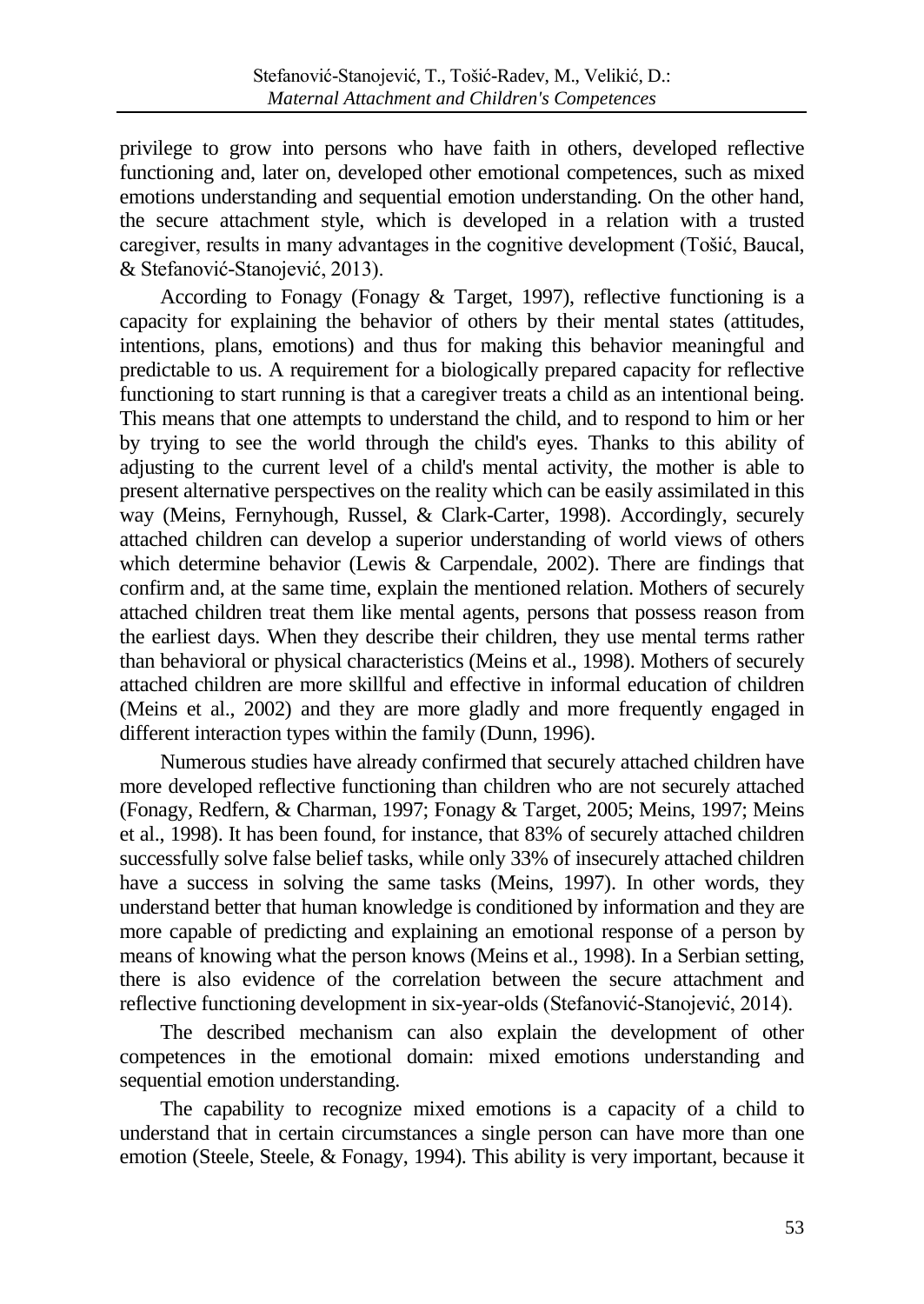increases chances for success in solving social and emotional problems in everyday life. If a six-year-old child is capable of recognizing a facial expression which displays any of the mixed emotions, and if a child can understand the meaning of those emotions, he or she will accommodate him or herself more easily to a new environment, such as a new school (Hubbard & Coie, 1994). Data from the six-year follow-up of a longitudinal study show that performance on the *Affect task*, assessed in terms of mixed emotions understanding, was predicted by the security of the infant-mother attachment relationship, as assessed in the *Strange Situation* at one-year, and security or autonomy in the mother's representations of, and reflections upon, her attachment history, as assessed with the *Adult Attachment Interview* during pregnancy (Stelle, Steele, Croft, & Fonagy, 1999).

Evidence of competence and flexibility in communicating a wide range of feelings has been consistently found in attachment narratives obtained from parents who are likely to have securely attached infants (see Van IJzendoorn, 1995) and this is the basis from which children derive capacity to recognize and understand emotions, including the mixed ones, and capacity for sequential emotion understanding or child belief that a person can change an emotion in relation to certain circumstances (Steele et al., 1999).

When it comes to cognitive development, it was suggested long ago that the first relationship between a baby and a caregiver is a foundation for the child's development in other domains, such as the cognitive one (Bretherton, 1985), and many findings confirm this correlation (Coates & Lewis, 1984; Jacobsen et al., 1994; Loudermilk, 2007; Tošić et al., 2013). Namely, there are findings that indicate that a consistent responsiveness, which results from the secure attachment, can increase a child's communication and verbal skills (Gersten, Coster, Schneider-Rosen, Carlson, & Cicchetti, 1986). The method and success in solving cognitive tasks also vary depending on the mother-child attachment pattern. In fact, the secure attachment pattern is related to task orientation, seeking help when in trouble, flexibility and openness in processing information (Loudermilk, 2007), which is very important for solving problems. Early attachment also affects the later cognitive development, which is confirmed by findings that securely attached children at the age of seven have an advantage over insecurely attached children when it comes to cognitive performances assessed by the battery of Piagetian tasks which tests concrete and formal reasoning – two latest stages of development according to Piaget's theory (Jacobsen et al., 1994). Without measures of earlier competences, there are only vocal and generally proximal maternal responsiveness in early childhood (a smile, a look) which explain, however, still a significant part, 17% of the variance on conservation later in childhood (Coates & Lewis, 1984). Children assessed as securely attached at the time they start school are later more successful in syllogistic reasoning and formal operations (Vukčević, 2009) and they give the least contradictory answers on deduction tasks during adolescence (Jacobsen et al., 1994).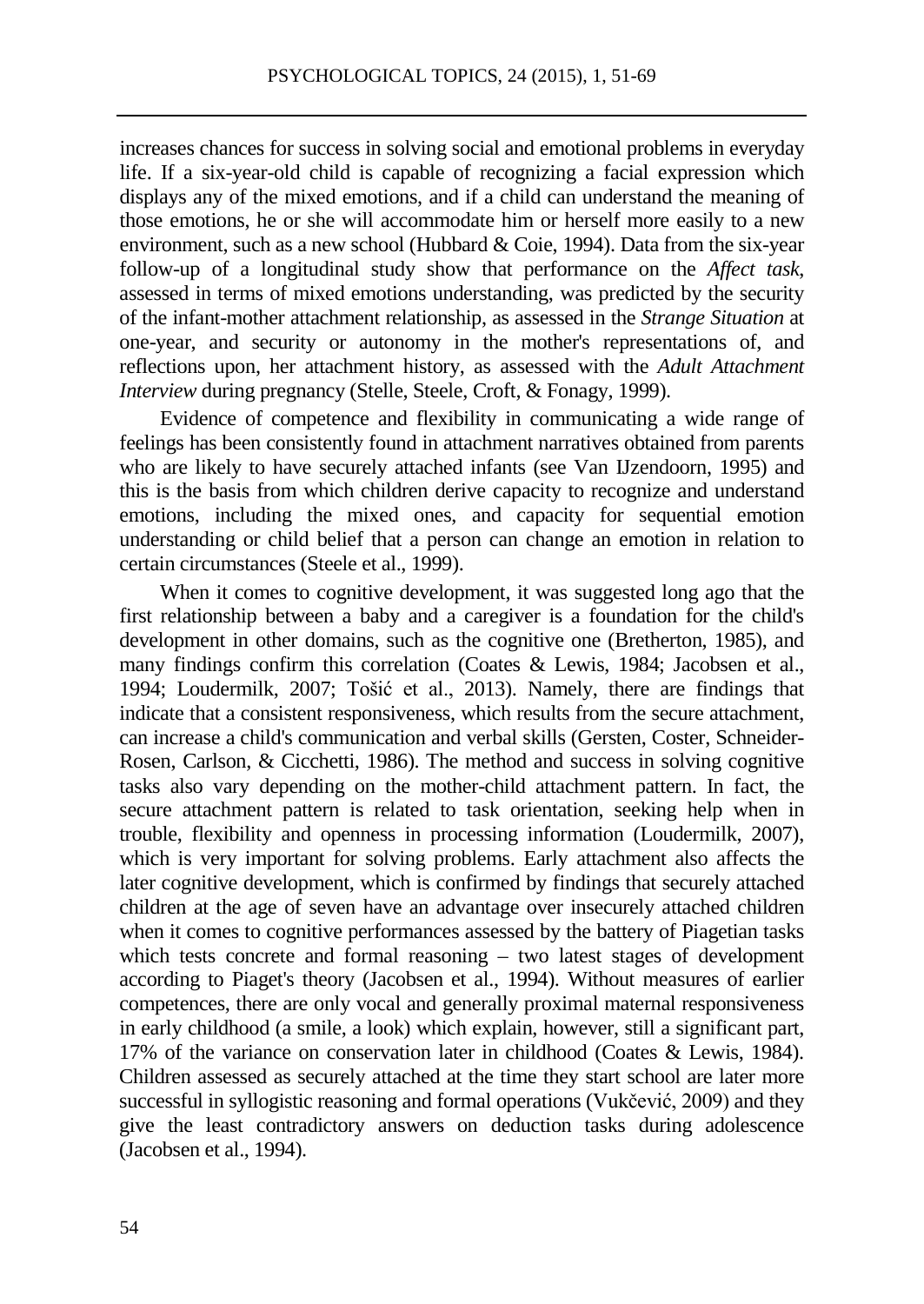Interpretation of the relation is reduced to an assumption that many parameters of the secure attachment pattern, such as the quality of communication and care, greater readiness of children to explore their environment, better social relations and behavior during testing (Van Ijzendoorn, Dijkstra, & Bus, 1995), and greater self-esteem and self-efficacy, in accordance with early formed working models (Tošić et al., 2013), result in better cognitive development.

In order to examine the described correlations, we have formulated research question: Is there a relationship between dimensions which are found in the basis of maternal attachment (*anxiety* and *avoidance*) and the development of children's competences in emotional and cognitive development?

Relying on the presented theoretical considerations and accessible empirical findings, we have formed two main research hypotheses. Our first hypothesis is related to an expectation that a better quality of attachment (lower *anxiety* and *avoidance*) will contribute to better emotional competences in children (reflective functioning, mixed emotions understanding and sequential emotion understanding). Also, we assume that a better quality of attachment, directly or indirectly, through success of children in understanding complex emotions, will contribute to better children's success in cognitive tasks (verbal comprehension, logic, graphomotor competence, understanding quantity) and the total score of children on the school readiness test.

## **Method**

## *Participants and Procedure*

The sample of respondents was comprised of 60 preschool children (33 boys and 27 girls), aged 6 and 7 (*M*=6.5 years) and 60 mothers, aged 25 to 51 (*M*=34 years of age). Most commonly there were two children per family (53.3%), which is followed by families with one child (16.7%) and three children (15%). In the sample of children, 18.3% were only children, 36.7% were firstborns, and 31.7% were born as second children, while the third or later children make up to 13.3%. Most children (85%) live in a family with both parents. More than a half of the mothers have a secondary school degree, and 53.3% of them are employed.

The survey was conducted in four preschool establishments in the territory of Subotica. Teachers of the preschool groups had previously talked with the parents who had given consent for their children to participate in the survey. The interviews with children were conducted individually in the duration of half an hour. Mothers filled in the questionnaires on their arrival to collect their children. Testing for the school readiness was conducted in a group in the presence of interviewers and according to their instructions.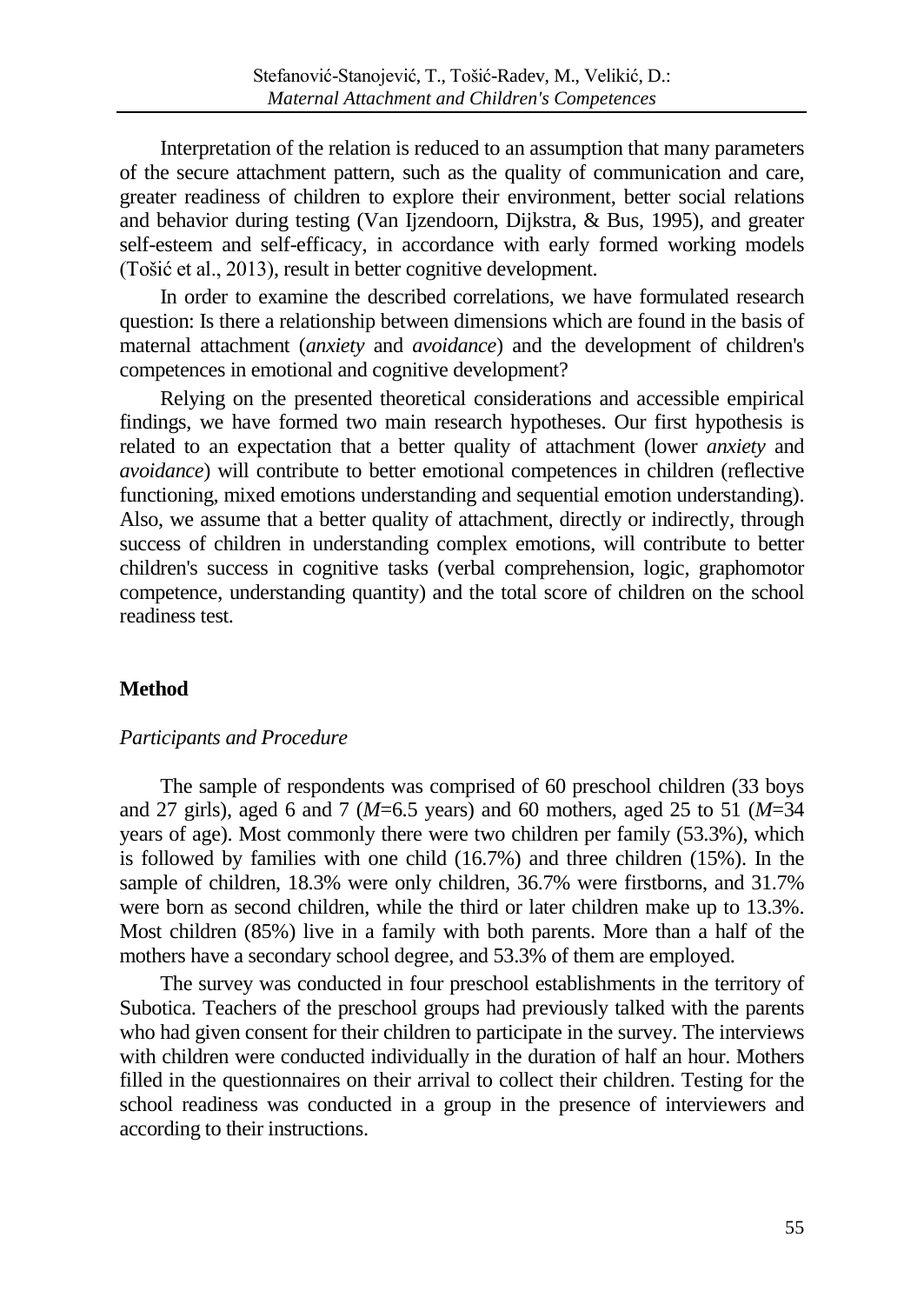#### *Instruments*

*The Revised Adult Attachment Scale* (RAAS; Collins, 1996) was used for measuring dimensions of attachment of mothers. The questionnaire is composed of 18 items; next to each item respondents indicate the level of their agreement (1 – *not at all characteristic of me*, 5 – *very characteristic of me*). The questionnaire measures four attachment patterns (secure, preoccupied, anxious, avoidant) based on the level of distinction of two dimensions which are found in the basis of an attachment pattern. The anxiety dimension, which is related to the inner working model of self, measures anxiety and concern over a potential abandonment, as well as a need for an excessive closeness (for instance, *I often worry that my partner does not really love me*), while the *avoidance* dimension has acceptance at one end of the spectrum and, at the other, rejection of closeness and it represents the inner working model of others (for instance, *I find it difficult to allow myself to depend on others*). In our study, we found statistically significant and positive correlation between two dimensions of attachment (*r*=.55, *p*<.001).

Children's readiness for school was measured by the *Readiness for Elementary School Test* (Pripremljenost za osnovnu školu – POŠ; Tolčić, 1986). The POŠ is a group test consisted of five subtests, two of which measure graphomotor skills (fine motor skills), and the other three measure logical reasoning (ability to draw conclusions and to use experience), understanding quantities, and verbal comprehension (understanding verbal instructions, demands, words, sentences). An instruction is given to children verbally, after which they respond by marking the correct answer. The total score on all subtests can be minimally 0 and maximally 60. The standardized C score is calculated from the total score on all scales and it shows the success of a child in comparison to other children of the same age. Values of the C score that range from 7 to 10 are good predictors of school performance, while critical values of 0-2 are predictors of poor school performance even at the beginning of schooling.

*The Affect Task* (Steele et al., 1994, 1999) test contains line drawings of basic and complex emotional expressions (happiness, sadness, anger, surprise, disgust, fear, mischievousness, and a neutral expression) as well as a set of cartoons of a child that is in the center of interactions with significant others (mother, brother, sister, friend, and teacher). The story always ends unexpectedly and provokes strong emotional reactions in the main character – the child. The drawings are divided into eight sequences which are separately given to a child and a narrative prepared for each sequence separately is read. Each sequence is followed by a set of the same questions used to assess a child's reflective functioning (*What do the presented characters feel and why?*), understanding of mixed emotions (*Can the presented characters feel something more in the given situation?*) and sequential emotions understanding (*Will these emotions change in the future?*). The capability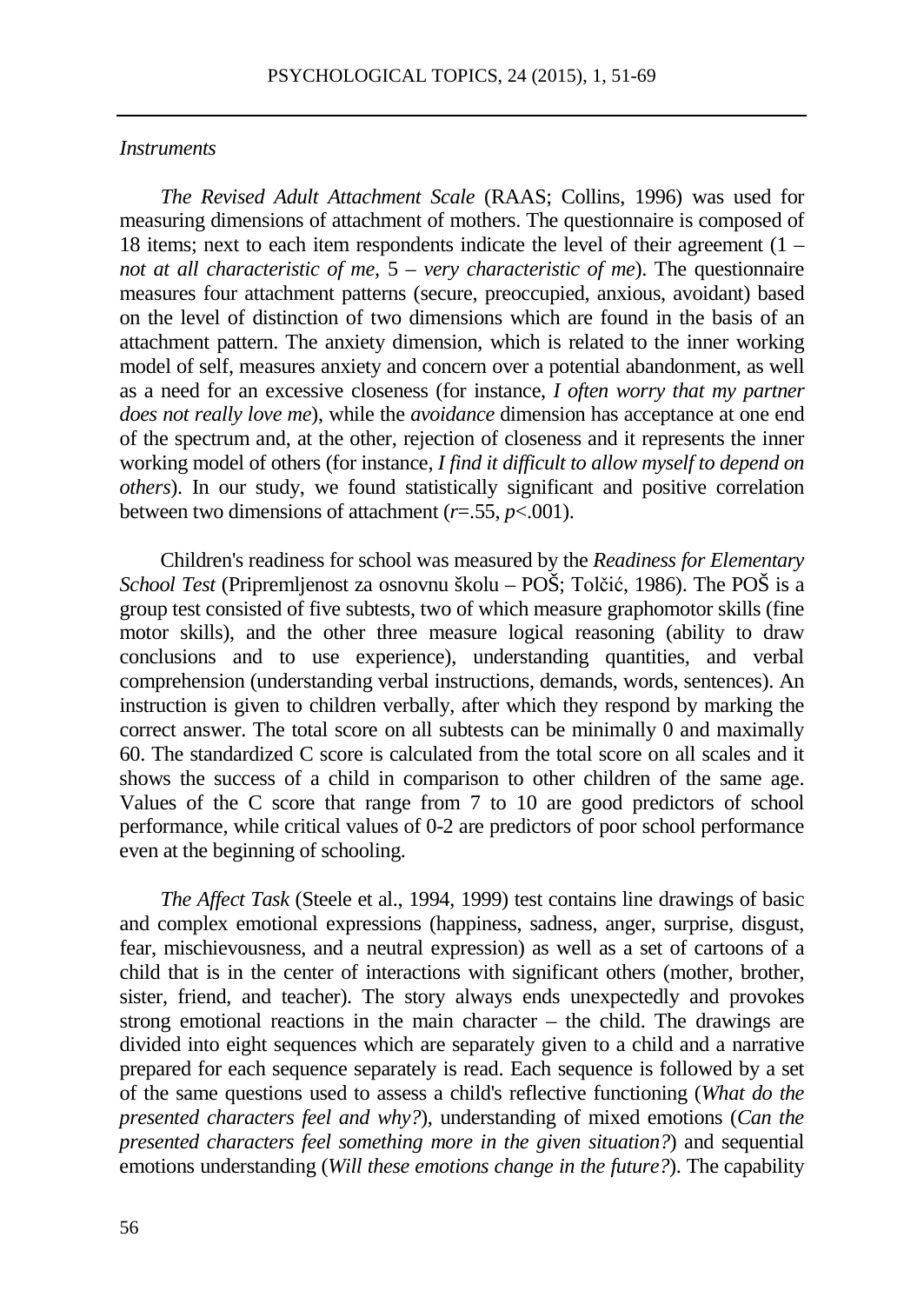to use reflective functioning is related to the capability of a child to precisely identify mental states of the presented characters, as well as their intentions, feeling and attitudes. For each response, a child is given a score from 1 to  $4(1 - if a child)$ *does not think about motives for the feeling of the main character*; 4 – *a complete understanding and explanation of the motivation*).

A questionnaire for assessing socio-demographic characteristics: gender, age of the child and the mother, education and employment of the parents, whether the child lives in a complete or incomplete family, a number of children in the family, birth order and financial status of the family (total income of the family).

### **Results**

Table 1 shows measures of descriptive statistics and data of internal consistency of the instruments used in the study.

|                              | Scale                                                                  | Min      | Max            | M     | <b>SD</b> | $\alpha$ |
|------------------------------|------------------------------------------------------------------------|----------|----------------|-------|-----------|----------|
| Affect task                  | Reflective Functioning                                                 | 1        | $\overline{4}$ | 3.08  | 0.95      | .92      |
|                              | Mixed emotions Understanding                                           | 1        | 4              | 1.49  | 0.79      | .85      |
|                              | Sequential Emotion Understanding                                       |          | 4              | 2.32  | 1.07      | .87      |
| Adult<br>Attachment<br>Scale | Anxiety                                                                | 1        | 5              | 2.72  | 0.61      | .84      |
|                              | Avoidance                                                              | 1        | 5              | 2.44  | 0.59      | .62      |
| <b>POS</b>                   | Verbal Comprehension                                                   | $\theta$ | 15             | 10.20 | 3.90      | .86      |
|                              | Logic                                                                  | $\theta$ | 15             | 6.60  | 3.27      | .77      |
|                              | <b>Graphomotor Skills</b>                                              | $\theta$ | 20             | 9.53  | 5.70      | .88      |
|                              | <b>Understanding Quantities</b>                                        | $\theta$ | 10             | 7.97  | 3.10      | .89      |
|                              | Standardized Score of the Child on the<br><b>School Readiness Test</b> | $\theta$ | 10             | 4.37  | 2.43      |          |

Table 1. *Descriptive Statistics and Internal Consistency of Scales Used in the Current Study*

Concerning the average expression of the basic dimensions, our findings indicate a good development of reflective functioning in our preschool children, but averagely very poor development of the capacity to understand mixed emotions. Also, before they begin school, children on average achieve much better results in tasks that test their understanding of the verbal content than in logical tasks.

Concerning the reliability of the instruments, the results show that all used instruments have adequate inner consistency. It is an especially significant finding that the *Affect task* instrument, or more precisely, three subscales of this instrument used in the study, have very high reliability, and this finding is very important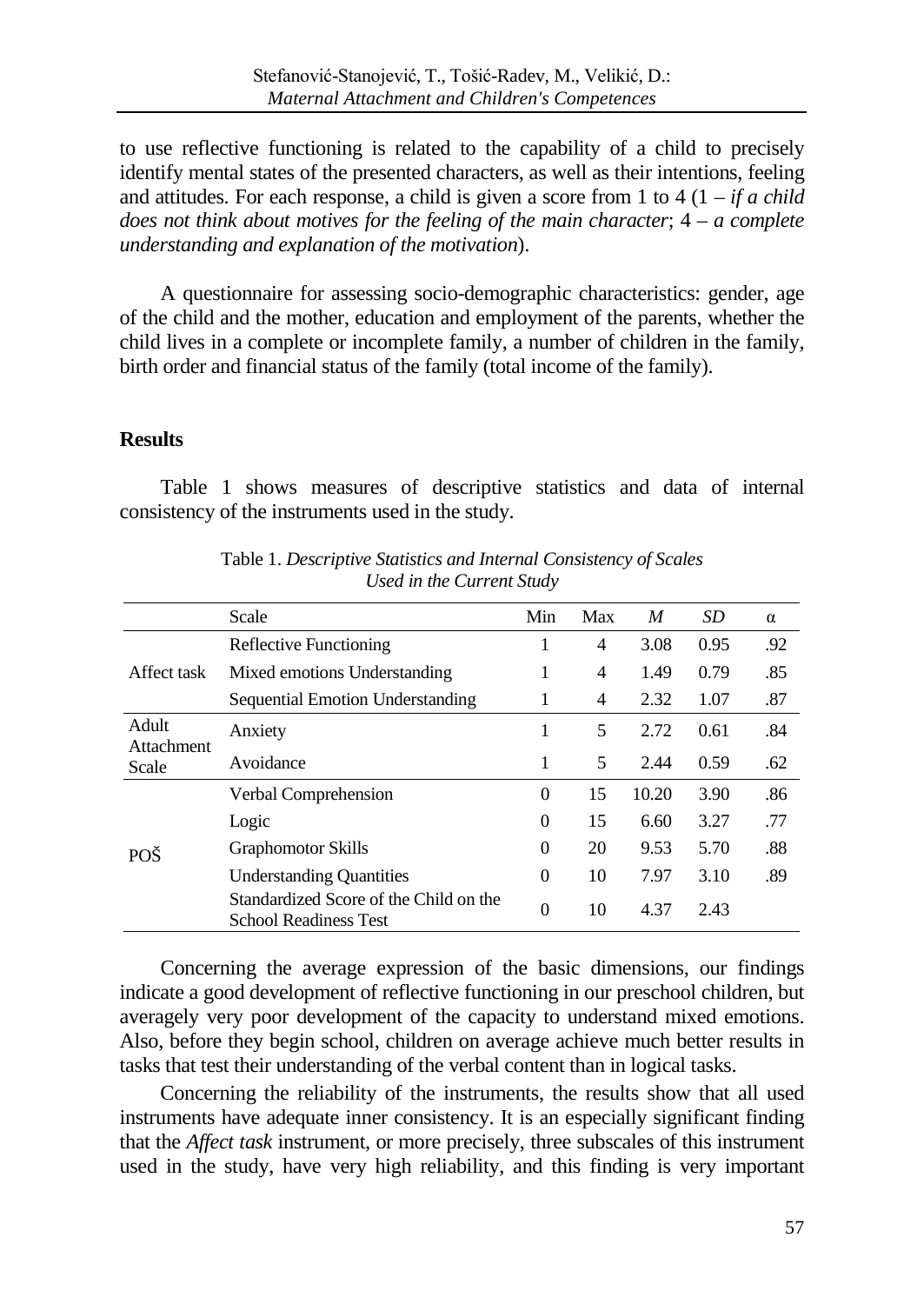because this was the first use of this instrument on a sample of children in Serbia. As can be seen in the Table, other instruments used in this study, POŠ and *Adult Attachment Scale*, have satisfactory or high inner consistency.

The results concerning the correlation between research variables are given in Table 2. The results confirm the hypothesis that both dimensions which lie in the basis of the maternal attachment pattern, *anxiety* and *avoidance*, are in a negative correlation with all emotional and cognitive competences of children.

|                | Scale                                                                            | Avoidance Anxiety   |                     | Reflective<br>Functioning | Mixed<br>Emotions<br>Understanding | Sequential<br>Emotion<br>Understanding |
|----------------|----------------------------------------------------------------------------------|---------------------|---------------------|---------------------------|------------------------------------|----------------------------------------|
| Affect<br>Task | Reflective<br>Functioning                                                        | $-.27$ <sup>*</sup> | $-.26$ <sup>*</sup> |                           |                                    |                                        |
|                | <b>Mixed Emotions</b><br>Understanding                                           | $-.37***$           | $-19$               | $.44***$                  |                                    |                                        |
|                | <b>Sequential Emotion</b><br>Understanding                                       | $-.42***$           | $-.33$ <sup>*</sup> | $.69***$                  | $.55***$                           |                                        |
| POŠ            | Verbal<br>Comprehension                                                          | $-.28$ <sup>*</sup> | $-.29*$             | $.79***$                  | $.39***$                           | $.58***$                               |
|                | Logic                                                                            | $-.20$              | $-.36***$           | $.66***$                  | $.39***$                           | $.51***$                               |
|                | Graphomotor<br>Skills                                                            | $-.17$              | $-19$               | $.58***$                  | $.40^{**}$                         | $.47***$                               |
|                | Understanding<br><b>Quantities</b>                                               | $-.14$              | $-.24$              | $.60^{**}$                | $.27*$                             | $.40^{**}$                             |
|                | <b>Standardized Score</b><br>of the Child on the<br><b>School Readiness Test</b> | $-25$               | $-.29$ <sup>*</sup> | $.70^{**}$                | $.47***$                           | $.54***$                               |

Table 2. *Correlation Coefficients Between the Children's Emotional and Cognitive Competences and Dimensions of Maternal Attachment*

*Note.* \* *p*<.05; \*\**p*<.01; \*\*\**p*<.001.

More precisely, the *avoidance* dimension statistically significantly and negatively correlates with all variables from the domain of emotional development of children: reflective functioning, mixed emotions understanding and sequential emotion understanding, while the maternal *anxiety* dimension is statistically significantly and negatively correlated with children's reflective functioning, as well as sequential emotion understanding, but not with children's mixed emotions understanding. Regarding the correlation between the dimensions of maternal attachment and readiness for school, the *avoidance* dimension is in a negative correlation with children's verbal comprehension, and the *anxiety* dimension is negatively correlated with the success of children in logical tasks. Also, maternal *anxiety* is statistically significantly and negatively correlated with the verbal comprehension and the standardized score of the child on the school readiness test,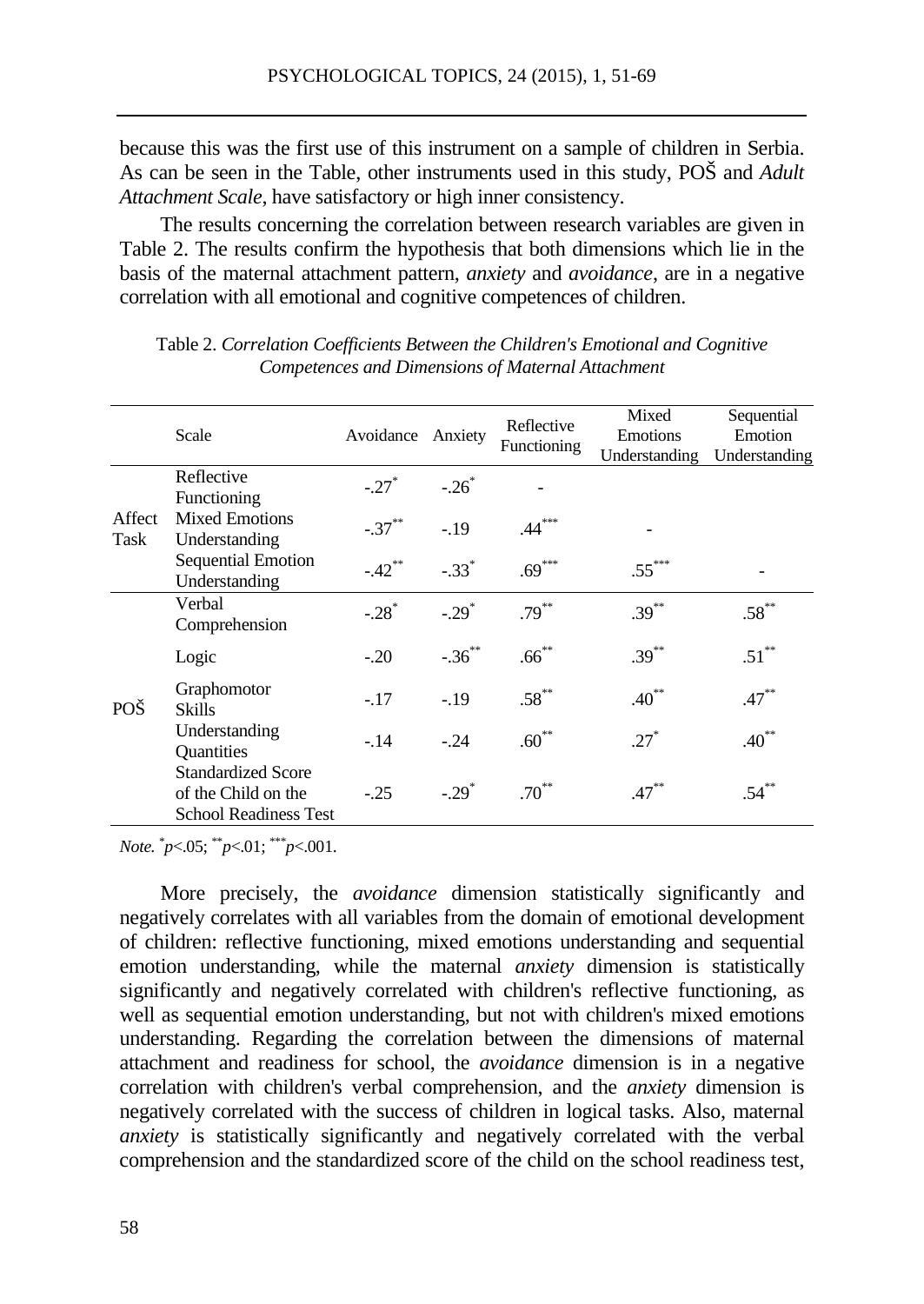which determines a child's position in the population of pupils at the enrollment in the first grade. The graphomotor skills and understanding quantities are not correlated with the dimensions of maternal attachment.

As expected, we have confirmed that there are correlations between children's emotional and cognitive competences. The correlation coefficients given in Table 2 indicate that children with higher scores on dimensions that measure emotional competences (reflective functioning, mixed emotions understanding and sequential emotion understanding) also show better cognitive competences when tested before school. In fact, children with a better ability to recognize and name emotions of their own and of others, who understand that people can have mixed, ambivalent emotions at a given moment and believe that emotions can change in the future, have simultaneously better scores on verbal comprehension, logic and graphomotor tasks and tasks which assess understanding quantities on the cognitive test which examines readiness for school of six-year-olds.

In order to check whether the dimension in the basis of maternal attachment can explain, to some degree, some of the emotional competences, we have used a linear regression analysis procedure (Table 3).

|            | Reflective  |     | <b>Mixed Emotions</b> |                    | Sequential Emotion |          |  |
|------------|-------------|-----|-----------------------|--------------------|--------------------|----------|--|
|            | Functioning |     | Understanding         |                    | Understanding      |          |  |
| Predictors |             |     |                       |                    |                    |          |  |
| Anxiety    | $-.16$      |     | .00                   | $.14$ <sup>*</sup> | $-.14$             | $.19***$ |  |
| Avoidance  | $-.18$      | .09 | $-.37$ <sup>*</sup>   |                    | $-34$              |          |  |

Table 3*. Linear Regression Analyses Relating Maternal Dimensions of Attachment and Children's Emotional Competences*

*Note.* \* *p*<.05; \*\**p*<.01.

The results indicate that the *anxiety* and *avoidance* dimensions explain 14% of the variance of a child's mixed emotions understanding  $(F(2,57)=4.48, p<.05,$  $R^2 = 14$ ,  $R^2$ <sub>Adjusted</sub>= 11), as well as 19% of the variance of a child's sequential emotion understanding  $(F(2,57)=6.47, p<0.01, R^2=19, R^2_{\text{adjusted}}=16)$ . Furthermore, the significant predictor of a child's sequential emotion understanding  $(\beta = -37)$ , *t*(59)=2.52, *p*<.05) and mixed emotions understanding (β=-.34, *t*(59)=2.39, *p*<.05) is *avoidance* dimension of maternal attachment. Surprisingly, the dimensions of maternal attachment are not statistically significant predictors of children's reflective functioning.

Also, we assume that a better quality of maternal attachment and children's competences in the emotional domain will contribute to a greater success of children on cognitive tasks (verbal comprehension, logic, graphomotor skills, understanding quantities and standardized score of a child on the school readiness test).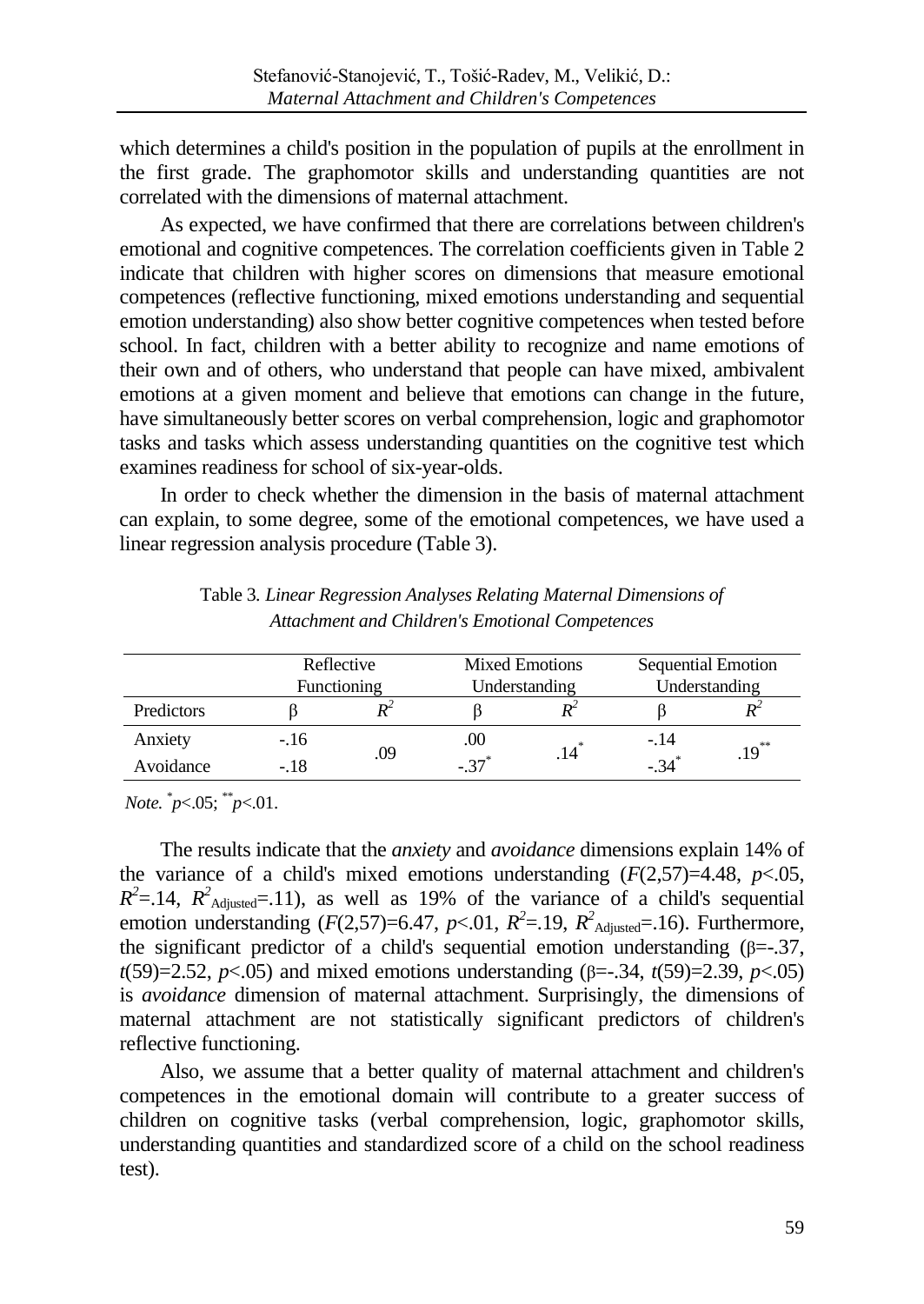In order to avoid a very fragmented analysis, we conducted hierarchical regression analysis. We put demographic variables as predictors in the first step, attachment dimensions in the second step and emotional competence variables in the third step.

First of all, the results suggest that maternal anxiety and avoidance, as well as children's emotional competences, cannot predict, to a statistically significant degree, the success of children on graphomotor and quantity understanding tasks, but they can predict children's success on verbal comprehension and logic tasks, as well as their position in the population of pupils at the enrollment in the first grade, defined as standardized score of a child on the school readiness test. Summary of hierarchical regression analysis for variables predicting cognitive competences is presented in Table 4.

|                       | Verbal<br>Comprehension |          |              | Logic    |          |              | <b>Standardized Score</b><br>of the Child on the<br><b>School Readiness Test</b> |          |              |
|-----------------------|-------------------------|----------|--------------|----------|----------|--------------|----------------------------------------------------------------------------------|----------|--------------|
| Predictors            | ß                       | $R^2$    | $\Delta R^2$ | ß        | $R^2$    | $\Delta R^2$ | R                                                                                | $R^2$    | $\Delta R^2$ |
| Step 1                |                         |          |              |          |          |              |                                                                                  |          |              |
| Education of          | $.51***$                | $.32***$ |              | $.34*$   | $.20*$   |              | $.52***$                                                                         | $.33*$   |              |
| the Father            |                         |          |              |          |          |              |                                                                                  |          |              |
| Step 2                |                         |          |              |          |          |              |                                                                                  |          |              |
| <b>Education</b> of   | $.48***$                |          |              | $.33*$   |          |              | $.49***$                                                                         |          |              |
| the Father            |                         |          |              |          |          |              |                                                                                  |          |              |
| Avoidance             | $-.33*$                 | $.36***$ | .06          | $-.17$   | $.21*$   | .03          | $-25$                                                                            | $.35***$ | .04          |
| Step 3                |                         |          |              |          |          |              |                                                                                  |          |              |
| Education of          | $.24*$                  |          |              | .11      |          |              | $.32*$                                                                           |          |              |
| the Father            |                         |          |              |          |          |              |                                                                                  |          |              |
| Avoidance             | $-.10$                  |          |              |          |          |              |                                                                                  |          |              |
| Reflective            | $.73***$                |          |              | $.51***$ |          |              | $.43*$                                                                           |          |              |
| Functioning           |                         |          |              |          |          |              |                                                                                  |          |              |
| <b>Mixed Emotions</b> |                         | $.62***$ | $.24***$     |          | $.36***$ | $.17***$     | $.25*$                                                                           | $.48***$ | $.14***$     |
| Understanding         |                         |          |              |          |          |              |                                                                                  |          |              |

| Table 4. Summary of Hierarchical Regression Analysis for |  |
|----------------------------------------------------------|--|
| Variables Predicting Cognitive Competences               |  |

*Note.* \* *p*<.05; \*\**p*<.01; \*\*\**p*<.001. *R2 – Adjusted R2 .*

All variables included in the regression analysis explain a great amount of the variance on some cognitive competences. More precisely, demographic variables, attachment dimensions of mothers and children's emotional competences explain 62% of the variance on the verbal comprehension  $(F(12, 44)=8.63, p<.001, R<sup>2</sup>=.70,$  $R^2$ <sub>Adjusted</sub>=.62), 36% of the variance of success on logical tasks (*F*(12,44)=3.65,  $p<.01$ ,  $R^2$ =.50,  $R^2$ <sub>Adjusted</sub>=.36) and almost a half, 48%, of the variance of the accomplishment of the child on the school readiness test  $(F(12,44)=5.23, p<.001,$  $R = .59$ ,  $R^2$ <sub>Adjusted</sub>=.48). In the first step, demographic variables explain 32% of the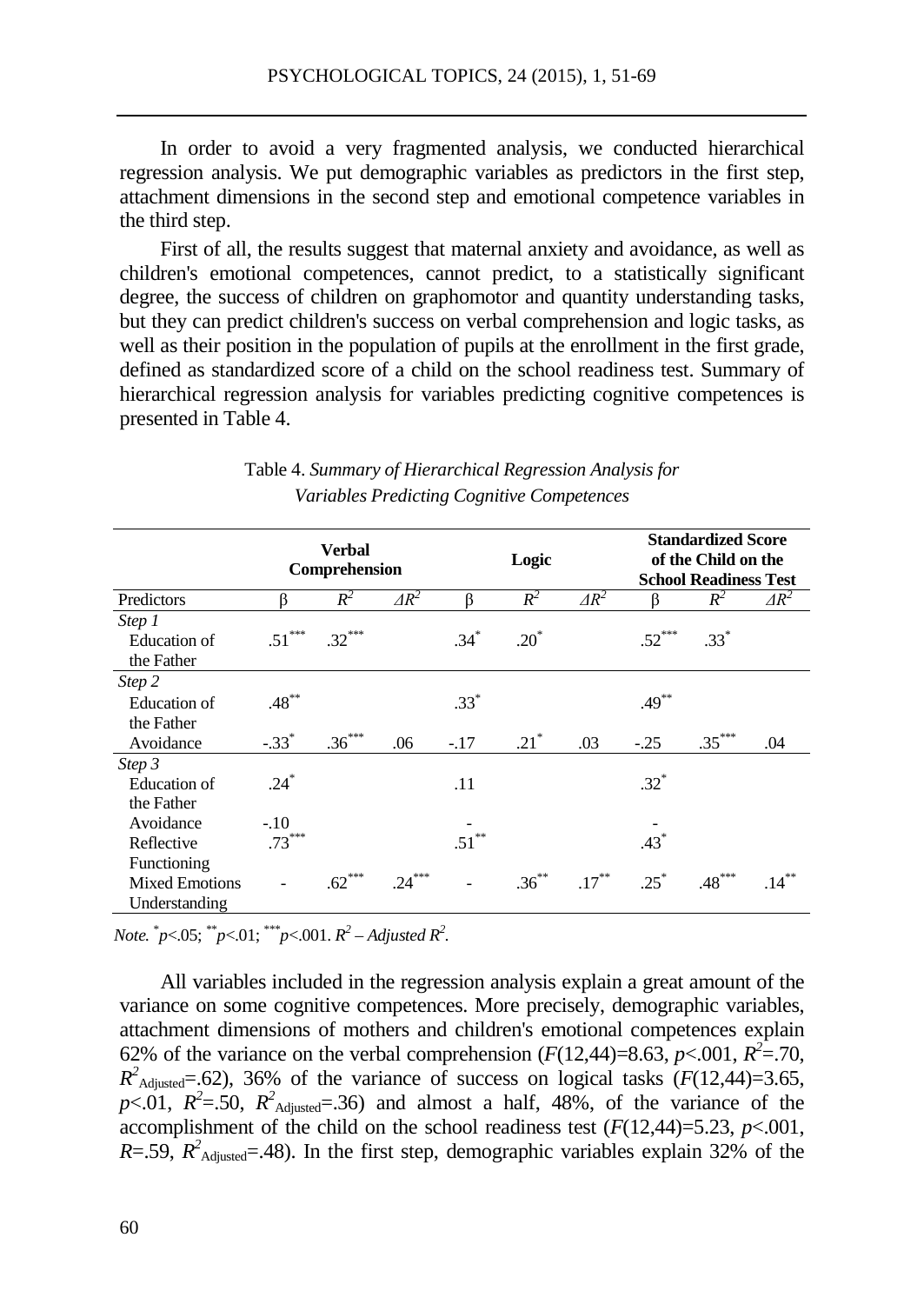variance on the verbal comprehension, 20% of the variance of success on logic and 33% of the variance on the school readiness test. From all of the demographic variables: age of the child and of the mother, education of the parents, a number of children in the family, birth order and financial status of the family (in terms of total income of the family), only the education of the father is a significant predictor of children's cognitive competences on verbal comprehension, logic and standardized score of the child on the school readiness test. Dimensions of maternal attachment, added in the second step do not improve prediction of cognitive achievement significantly. In fact, anxiety and avoidance explain additional 6% of the variance on the verbal comprehension (*F*-change (2,47)=2.68, *p*>.05,  $R^2$ change=.06), 3% of the variance on logical tasks (*F*-change (2,47)=1.15, *p*>.05,  $R^2$ change = .03) and 4% of the additional variance in standardized score of the child on the school readiness test (*F*-change  $(2,47)=1.62$ ,  $p>0.05$ ,  $R^2$  change=.04).

Moreover, in the process of hierarchical regression analysis, in the third step, aspects of emotional development of the child as predictors explain statistically significant additional percentage of the variance of a child's standardized score on the test for assessing cognitive readiness for the first grade of school (*F*-change  $(3,44)=4.88$ ,  $p<.05$ ,  $R^2$  change = .14), and separately 24% on verbal comprehension  $(F\text{-change } (3,44) = 11.70, p < 001, R^2 \text{ change } = .24)$  and 17% additional percentage of variance on logic task (*F*-change (3,44)=4.85,  $p<0.01$ ,  $R^2$  change = .17). Among individual indicators from the second step, only dimension avoidance statistically significantly predicts verbal comprehension of the child  $(\beta = -33, t(59) = -2.25,$  $p<.05$ ). On the third step of regression, the most important predictor of cognition is the child's competence of reflection. Reflective functioning or children's ability to recognize, name and understand emotions of their own and of others contributes to the better standardized score of the child on the school readiness test ( $\beta$ =.43,  $t(59)=2.55$ ,  $p<.05$ ), especially improving achievement on verbal comprehension (β=.73, *t*(59)=5.09, *p*<.001) and logic scale (β=.51, *t*(59)=2.72, *p*<.01). Another emotional competence, mixed emotions understanding, statistically significantly predicts the child's standardized score on cognitive test  $(\beta = .25, t(59)=2.01, p<.05)$ , although it does not predict success in verbal and logic tasks.

## **Discussion**

Starting from an expectation that the quality of parental care for the child significantly determines the quality of the child's attachment, and that this serves as a base from which socio-emotional and cognitive competences are later developed, in this paper we have examined whether the dimensions that lie in the basis of maternal attachment are in relation with the development of certain emotional competences (reflective functioning, mixed emotions understanding and sequential emotion understanding) and with the success of children in cognitive tasks (verbal comprehension, logic, graphomotor skills, understanding quantities, and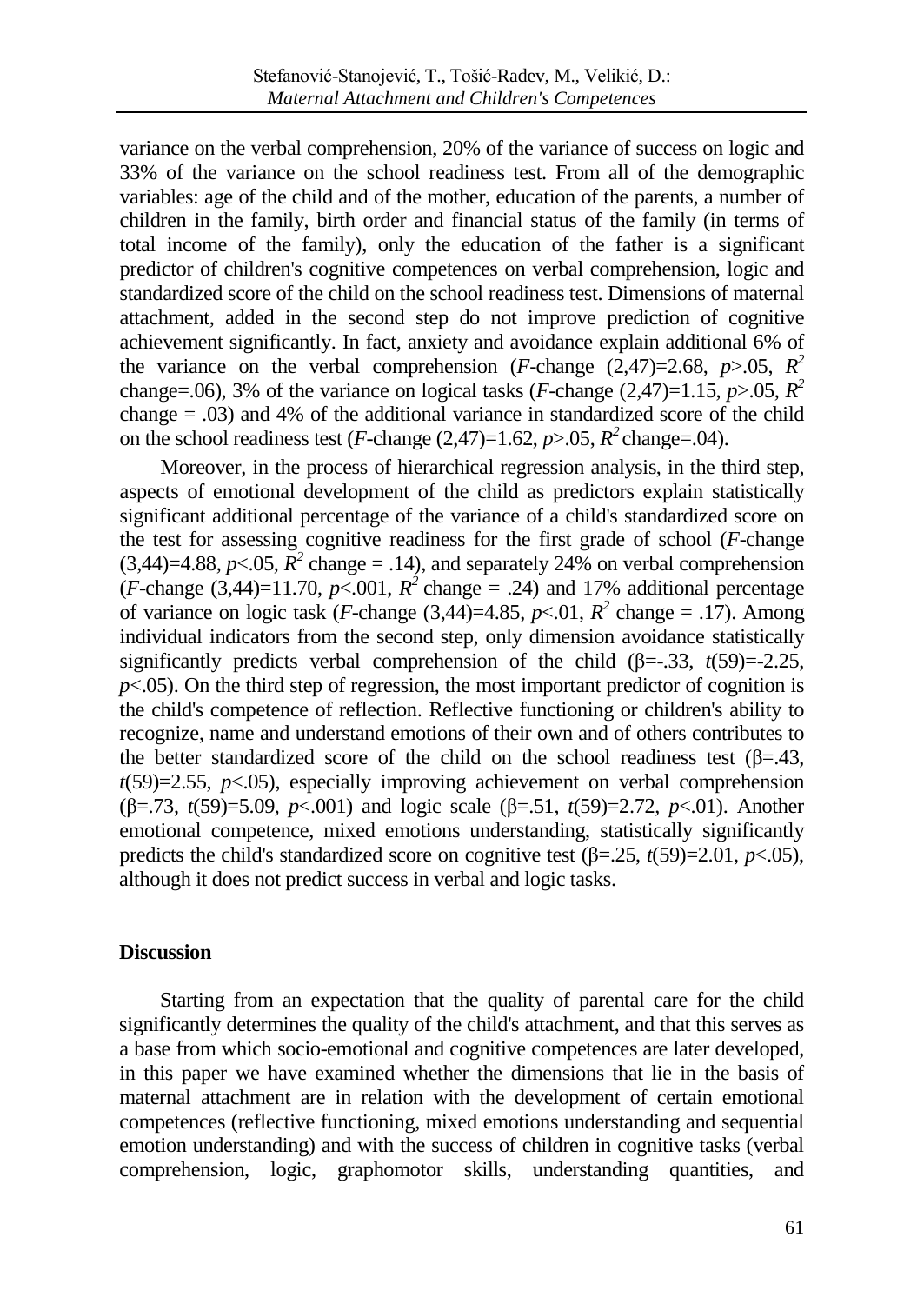standardized score of the child on the school readiness test) which are included in the test that is a standard part of testing readiness for school in Serbia.

Our first hypothesis is related to an expectation that better maternal attachment (low *anxiety* and *avoidance*) is in relation with better emotional competences in children (reflective functioning, mixed emotions understanding and sequential emotion understanding). The results indicate that a mother's failure to display closeness (high *avoidance*) and her insecurity (high *anxiety*) are correlated with reflective functioning and sequential emotion understanding of the child, his ability to precisely name mental states of others and adequately interpret emotions and his belief that emotions can change. Also, the dimensions of maternal attachment (*anxiety* and *avoidance*) are significant predictors of children's competences from the emotional domain: mixed emotions understanding and sequential emotion understanding.

Such results are logical and can be interpreted from every aspect of insecure attachment. Namely, a mother who scores high on the *anxiety* dimension is overwhelmed by her own emotions, and therefore, in a situation when she has to process her child's emotions and bring the child back to the state of balance, she reflects a storm of her own inner world and instead of creating an adequate response in a child, she overwhelms and disables the child to genuinely understand emotions of others. A mother with a high score on the *avoidance* dimension probably ignores the state of overexcited emotions of a child, sending him or her a message that concealing emotions is a way to coexist. The child accepts the message and demonstrates that he or she does not care for understanding others, which potentially means that he or she does not invest much energy in the development of reflective functioning and of other complex emotions. Finally, a mother with high scores on both the *avoidance* and *anxiety* dimensions frequently and chaotically shifts from the state of preoccupation with the child into the state of disinterest, seeking to regulate her own worries and fears which disables the child to develop his or her own capacities for understanding emotions of others, for assessing the possibility of shift in emotions, and so on. Also, a mother's failure to display closeness and her negative expectations from others adversely affect a child's capability to understand that in the same situation people may have contradictory emotions, and it also hinders the belief that present emotional states can change.

The only one correlation that is not significant is correlation between the *anxiety* dimension of the mother and mixed emotions understanding of the child, as competence in the emotional domain. We assume that children who are focused on anxious mothers spend much energy on interpretations of ambivalent and overwhelming emotions emitted by their mothers, so they do not lack the ability to understand ambivalent or mixed emotions.

It is certainly an unexpected finding that the maternal attachment dimensions are not significant predictors of reflective functioning of six-year-olds, which is not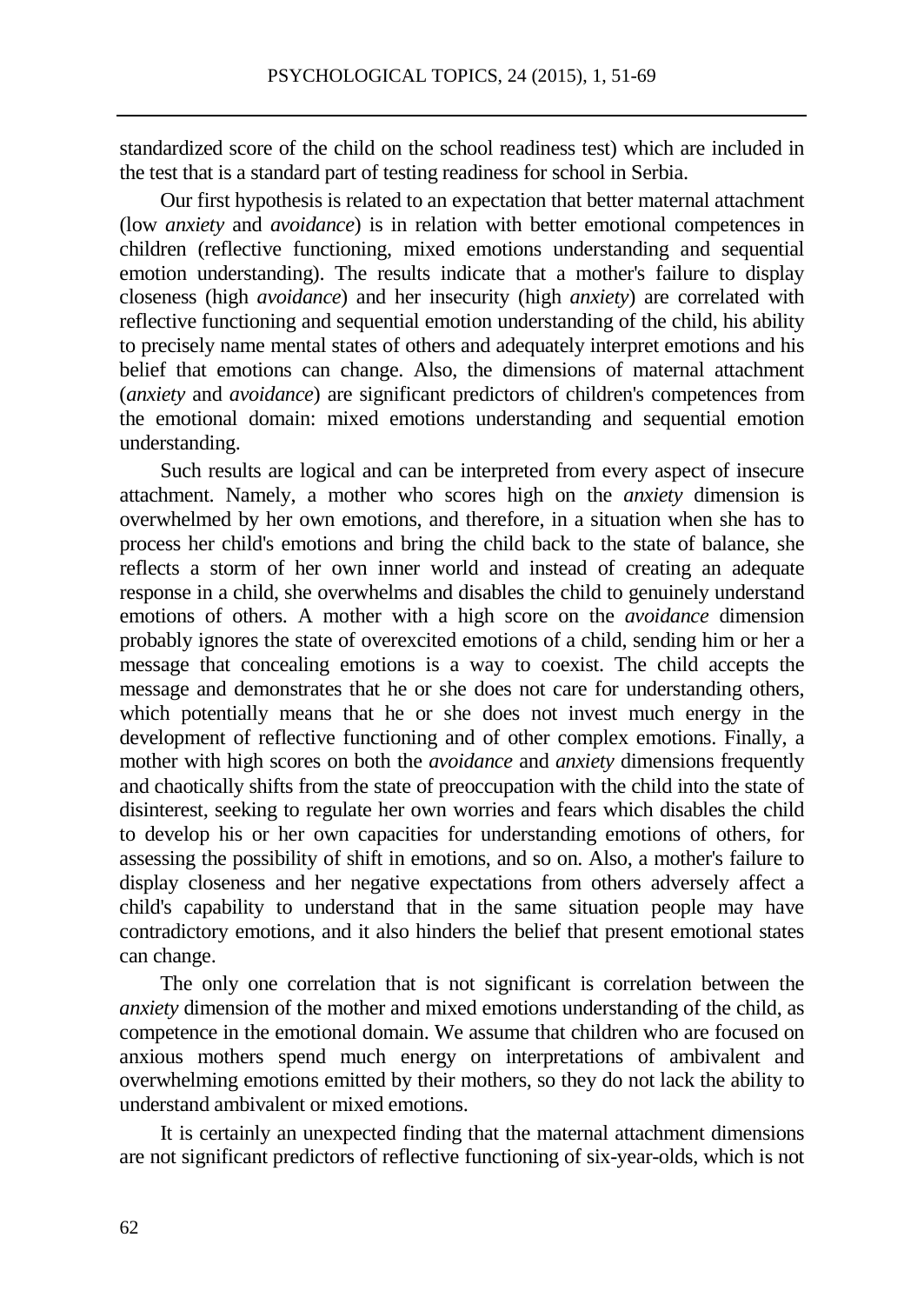in accordance either with theoretical assumptions or with some of the previous empirical findings (for instance, Fonagy & Target, 2005; Stefanović-Stanojević, 2014). Nevertheless, since a statistically significant correlation between these variables has been obtained, it can be expected that a research conducted on a larger sample would indicate the prediction possibility.

Our next hypothesis was an expectation that the better quality of attachment is related to better achievement on tests of cognitive maturity for school. Significant negative correlations have been obtained between maternal *avoidance* and *anxiety* dimensions and success of the six-year-olds on the tasks of verbal comprehension, as well as between the maternal *anxiety* dimension and logical skills of the six-yearolds. Finally, high *anxiety* of the mother results in lower standardized score of children on the school readiness test which determines a child's place in the population of pupils. The finding can be explained by the fact that anxious mothers overwhelm the world of a child by numerous and contradictory emotions, and thus make the development harder for many competences in the cognitive domain.

Although dimensions of maternal attachment do not explain a large percentage of the variance, we find that the maternal *avoidance* dimension is a statistically significant predictor of the success of children, or the lack of it, on the verbal comprehension scale.

Our finding is in accordance with previous findings on the correlation between maternal *anxiety* and the development of cognitive competences, suggesting that the wrong timing in occupying oneself with a child, intrusiveness, excessiveness in expressing emotions of mothers probably contaminates the emotional world of a child and impedes logical thinking. Also avoiding the child, logically, can decrease the child's chances and possibilities to develop language and verbal skills. Our results are in accordance with previous findings that securely attached children who grow up with responsive parents (low *anxiety* and low *avoidance*) have better language comprehension (Belsky & Fearon, 2002). Also, insecurely attached children show lower success in problem solving tasks both on their own and with the help of an adult (Valsiner, 1988), especially ambivalently attached children who show limited exploration and engagement in tasks because of their *anxiety* about availability of their mother and clinginess to her.

According to our findings, emotional competences are significant predictors of success of six-year-olds in cognitive tasks used to assess school readiness. Namely, the more successful children are in the emotional domain, the more they are successful in all competences in the cognitive domain, too. Besides, the only significant predictor of the readiness for school, yet very important one, is reflective functioning of children, i.e. the capability of children to name mental states and to use them for explaining and interpreting behaviors of their own and of others. In the context of leading theories of the cognitive development, this process of children's interpretation of their behavior or the behavior of others can be explained as a weakening of children's egocentrism, as proposed in the theory of Piaget (Piaget &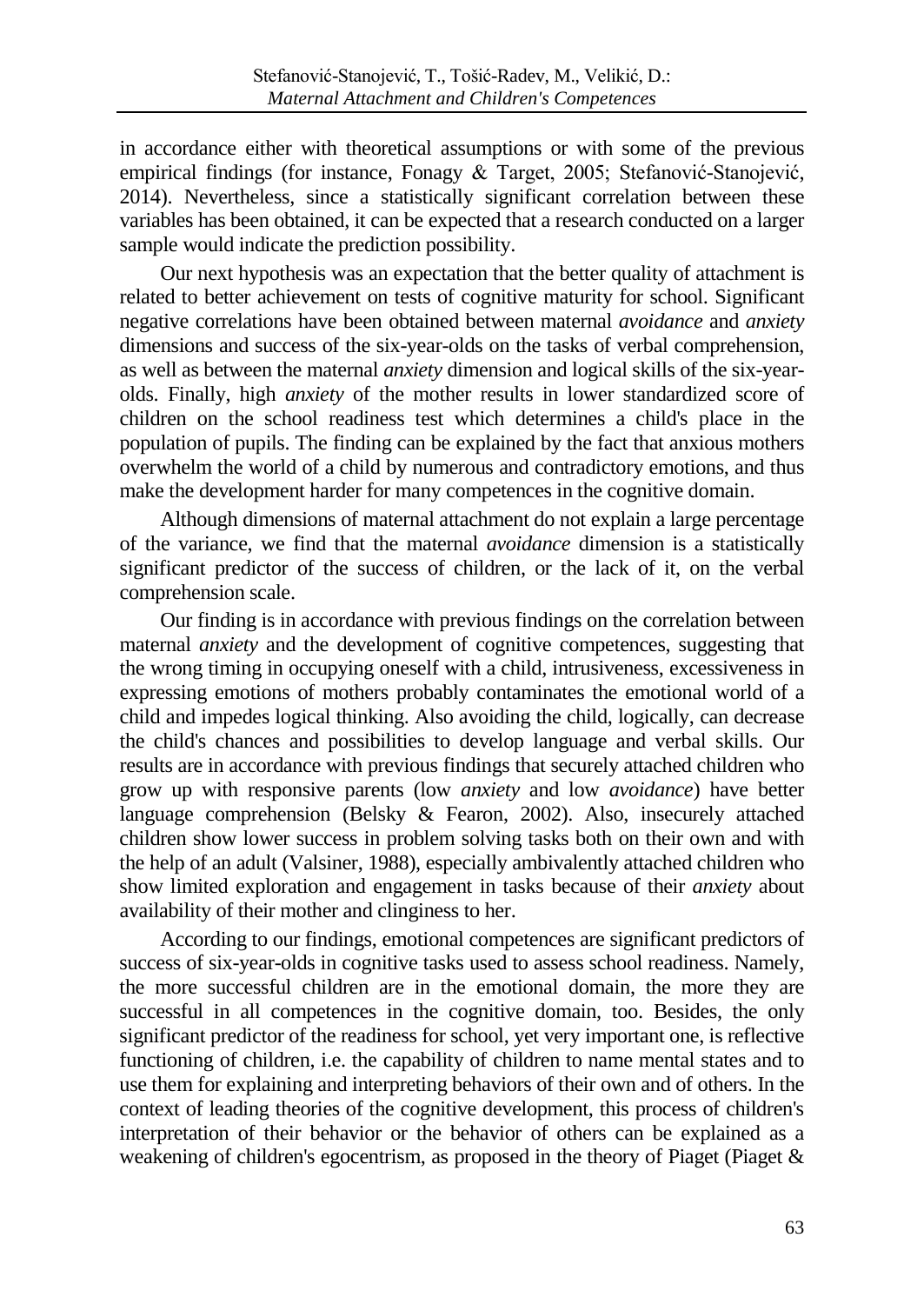Inhelder, 1978) or as a result of internalized perspectives of others in an interpersonal context and establishing a "dialogic" way of thinking, according to Vygotsky (Fernyhough, 1996). Since this emotional competence is correlated with cognitive changes which occur simultaneously, it is not surprising that the capability of reflection determines, to a large extent, success in cognitive tasks and a child's general readiness for school. There are similar empirical findings that indicate that more intelligent children show more sensitivity to other people's emotions and more empathy (Walker & Shore, 2011), and that intellectually more gifted pupils are more oriented toward emotions and more ready to recognize them (Altaras-Dimitrijević, 2012).

In the end, we found that understanding quantities and graphomotor skills, as cognitive competences, were not in relation to the dimensions of maternal attachment and emotional competences of the child. This finding can be explained in certain ways. First, it is a fact that developing competences as understanding quantities and graphomotor skills is not in the focus of parents care and education, at least not as much as the developing of logic and verbal skills. So, these skills can be more related to stages of development and maturation. In the end, development of these competences is influenced by exercises and the training process to which children can be exposed to or not in kindergartens.

One finding, an interesting and important one, is that the degree of the father's education is a significant predictor of the development of cognitive competences of children. Education of a father explains a great amount of the variance on the verbal and logic tasks, and it affects the total score that the child gets on the school readiness test. Even more interestingly, our results suggest that education of the father is very important for the development of some cognitive competences, while the education of the mother is not. We believe that since the mother is mostly a dominant figure of attachment, it may be that the mother's education is not correlated with the quantity and quality of the interaction and care for the child, so our finding is understandable and consistent with previous findings that in environments with a multiple matrix, a so-called non-mother-caregiver is more important for emotional and cognitive competences, while the mother is more important for the health status of children (Van IJzendoorn & Sagi, 1999).

The main value of our research is that it supports the claim of the proponents of emotional intelligence that people with more developed emotional capabilities are in better position to take control over the reason and become effective, while people who lack the control over their emotional lives fight their inner battles, which prevents them from focusing on work and rational thinking (Goleman, 2009). Also, we clarify and specify that the anxiety dimension of maternal attachment has greater influence on verbal development, while avoidance of the mother affects logical development in addition to its great influence on emotional competences. Also, in a large influence of emotional competences of the child on cognitive competences, we identify reflective functioning as the most important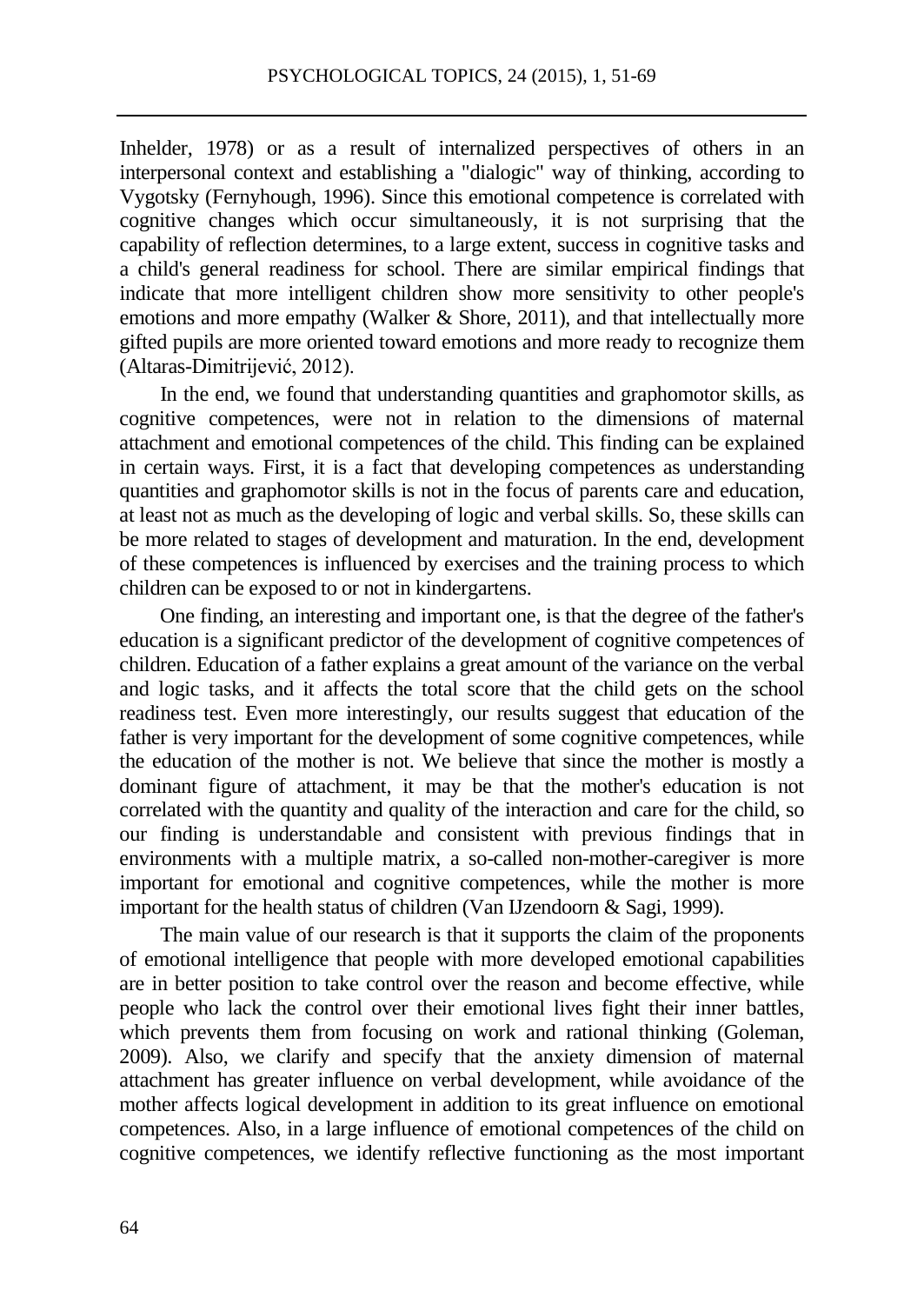predictor. This finding is important for its pedagogical implications, and it can be explained by more curious and more thorough exploration of environments of children who grow up with good emotional capacities.

In the end, we will take a look at certain limitation of this study and consider an improved design of a future one. The weakest point of our research is possibly the assessment of the emotional competences. It is an instrument that we have used for the first time, and the interpretation relies on certain skills obtained by the experience in giving the test. We will certainly have more of the needed experience in future studies. Also, from the aspect of confirming the obtained correlations, it would have been valuable if we had conducted a longitudinal study in which, beside the presented assessments, attachment of children (at the age of one, for example) had been assessed. It would have also been significant if we had controlled possible stress to which the families had been exposed, which would have additionally contributed to the development of the dependent variables.

## *Conclusion*

The current study allows us to conclude that dimensions of maternal attachment negatively correlate with children's success in competences in emotional development (reflective functioning, mixed emotions understanding and sequential emotion understanding). In the cognitive domain, *avoidance* is in a negative correlation with children's verbal comprehension, and *anxiety* negatively correlates with the success of children in logic. Furthermore, the avoidance of the mother is a significant predictor of children's success in mixed emotions understanding and sequential emotion understanding (emotional competences) and verbal comprehension (cognitive competence). It can be also concluded that the examined emotional competences, especially reflective functioning of a child, are responsible for success in tasks that measure readiness for school (verbal comprehension and logic). Therefore, the obtained results justify our conclusion on the importance of dimensions of maternal attachment for numerous emotional and (indirectly) for some important researched cognitive competences.

Some other cognitive competences, understanding quantities and graphomotor skills, are not in relation with the dimensions of maternal attachment and emotional competences of the child.

Besides the main variables and problems of the research, one important finding is concerned with the socio-demographic variables in our research. In fact, we find that education of a father is a statistically significant predictor of children's success in many competences in the cognitive domain, which brings us back to the importance of the father's role in the growth and development.

Finally, we think that it is justified to conclude that the correlations and predictions obtained in our study indicate that the phenomena of attachment,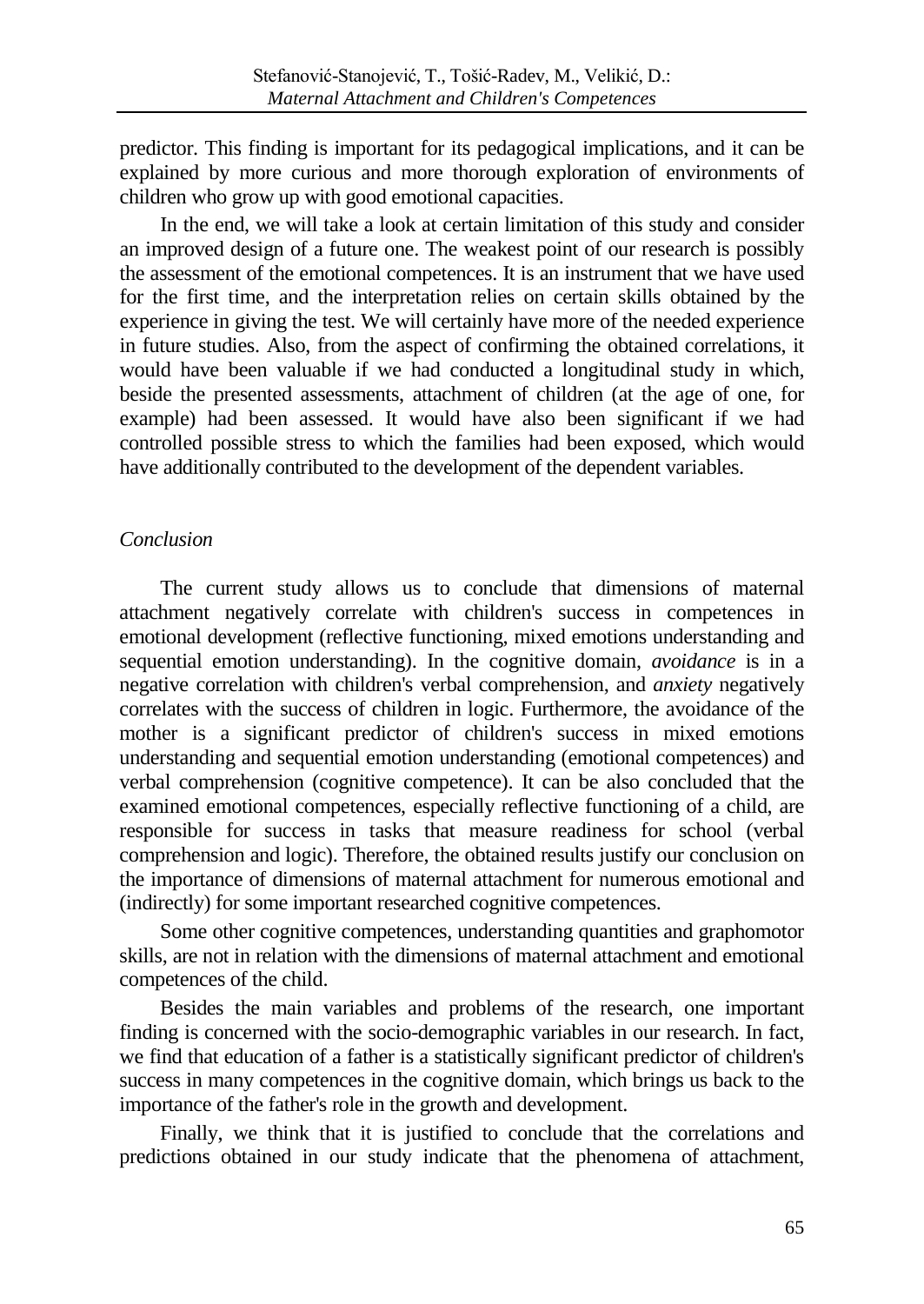emotional, and cognitive competences are essentially interrelated aspects of psychological life. Knowing their mutual relations has implications that, in addition to theoretical and psychotherapeutic significance, are valuable for practical educational purposes.

#### **References**

- Altaras-Dimitrijević, A. (2012). A faceted eye on intellectual giftedness: Examining the personality of gifted students using FFM domains and facets. *Psihologija, 45*(3), 231- 256.
- Belsky, J., & Fearon, R.M.P. (2002). Infant–mother attachment security, contextual risk, and early development: A moderation analysis. *Developmental and Psychopathology*, *14*(2), 293-310.
- Blumenthal, J.B. (1985). *Mother-child interaction and child cognitive development in lowincome black children: A longitudinal study* (ERIC Document Reproduction Service No. ED262892).
- Bretherton, I. (1985). Attachment theory: Retrospect and prospect. *Monographs of the Society for Research in Child Development*, *50*(1-2), 3-35.
- Coates, D., & Lewis, M. (1984). Early mother-infant interaction and infant cognitive status as predictors of school performance and cognitive behavior in six-year-olds. *Child Development, 55*(4), 1219-1230.
- Collins, N.L. (1996). Working models of attachment: Implications for explanation, emotion, and behavior. *Journal of Personality and Social Psychology, 71*(4), 810-832.
- Dunn, J. (1996). The Emmanuel Miller Memorial Lecture 1995. Children's relationships: Bridging the divide between cognitive and social development. *Journal of Child Psychology and Psychiatry, 37*(5), 507-518.
- Fernyhough, C. (1996). The dialogic mind: A dialogic approach to the higher mental functions. *New Ideas in Psychology, 14*(1), 47-62.
- Fonagy, P., Redfern, S., & Charman, T. (1997). The relationship between belief-desire reasoning and a projective measure of attachment security (SAT). *British Journal of Developmental Psychology, 15*(1), 51-61.
- Fonagy, P., & Target, M. (1997). Attachment and reflective function: Their role in selforganization. *Development and Psychopathology*, *9*(4), 697-700.
- Fonagy, P., & Target, M. (2005). Bridging the transmission gap: An end to an important mystery of attachment research? *Attachment & Human Development, 7*(3), 333-343.
- Gersten, M., Coster, W., Schneider-Rosen, K., Carlson, V., & Cicchetti, D. (1986). The socio -emotional bases of communicative functioning: Quality of attachment, language development, and early maltreatment. In M.E. Lamb, A.L. Brown, & B. Rogoff (Eds.), *Advances in developmental psychology* (Vol. 4, pp. 105-151). Hillsdale, N.J.: Erlbaum Associates.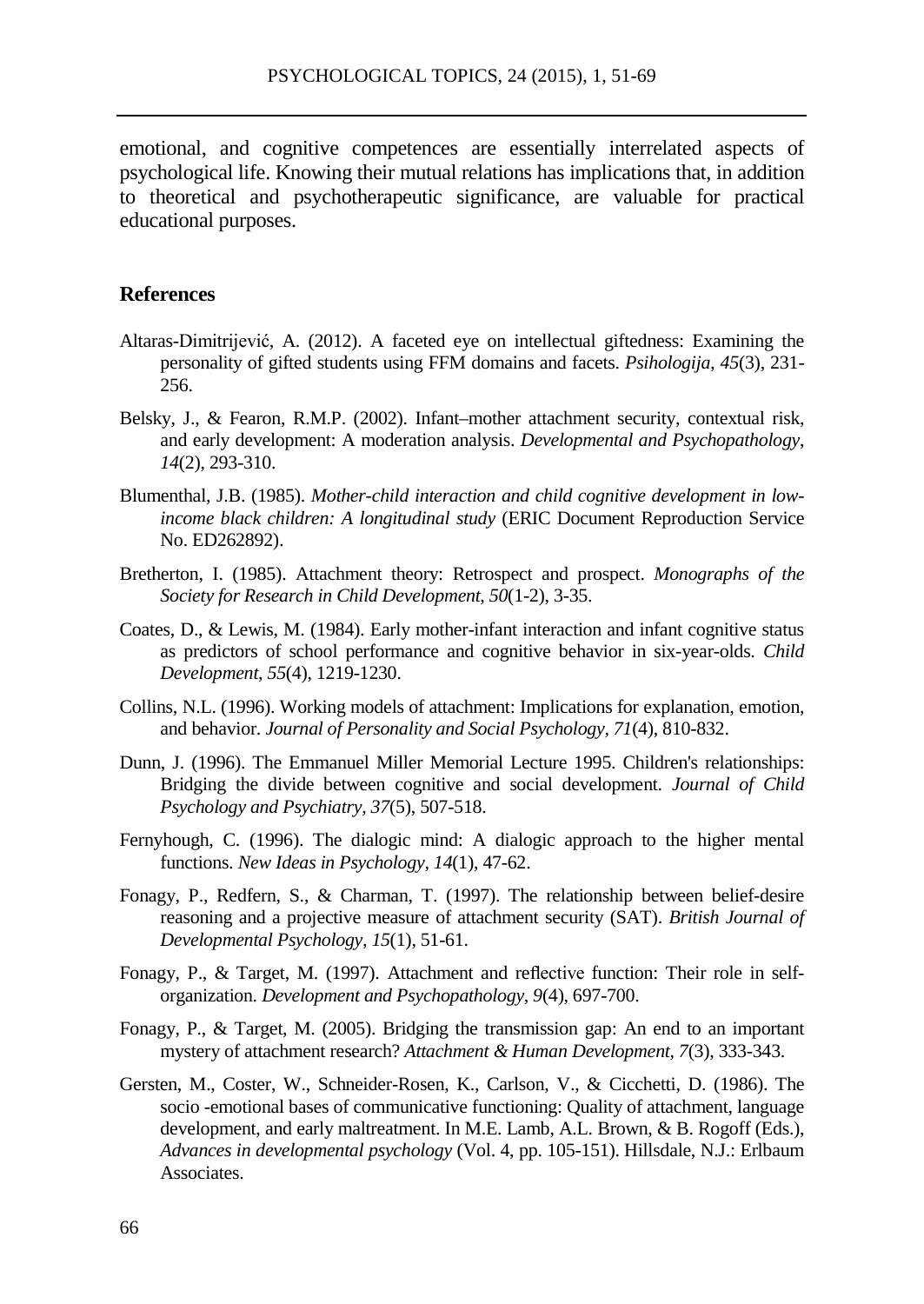- Goleman, D. (2009). *Emocionalna inteligencija.* [Emotional inteligence]. Beograd: Geopoetika.
- Hubbard, J.A., & Coie, J.D. (1994). Emotional determinants of social competence in children's peer relationships. *Merrill-Palmer Quarterly, 40*(1), 1-20.
- Ivić, I. (1978). *Čovek kao animal symbolicum.* [Man as animal symbolicum]. Belgrade: Nolit.
- Jacobsen, T., Edelstein, W., & Hofmann, V. (1994). A longitudinal study of the relation between representations of attachment in childhood and cognitive functioning in childhood and adolescence. *Developmental Psychology, 30*(1), 112-124.
- Lewis, C., & Carpendale, J. (2002). Social cognition. In P.K. Smith & C. Hart (Eds.), *Blackwell handbook of social cognition* (pp. 375-393). Oxford: Blackwell.
- Loudermilk, S.M. (2007). *Early attachment security: Relations with cognitive skills and academic achievement*. Grensboro: The University of North Carolina.
- Meins, E. (1997). *Security of attachment and the social development of cognition*. East Sussex, UK: Psychology Press.
- Meins, E., Fernyhough, C., Russel, J., & Clark-Carter, D. (1998). Security of attachment as a predictor of symbolic and mentalising abilities: A longitudinal study. *Social Development*, *7*(1), 1-24.
- Meins, E., Fernyhough, C., Wainwright, R., Gupta, M.D., Fradley, E., & Tuckey, M. (2002). Maternal mind-mindedness and attachment security as predictors of theory of mind understanding. *Child Development*, *73*(6), 1715-1726.
- Piaget, J., & Inhelder, B. (1978). *Intelektualni razvoj deteta – izabrani radovi*. [The intellectual development of the child - selected studies]. Beograd: Zavod za udžbenike i nastavna sredstva.
- Steele, M., Steele, H., Croft, C., & Fonagy, P. (1999). Infant mother attachment at one year predicts children's understanding of mixed emotions at 6 years. *Social Development*, *8*(2), 161-178.
- Steele, M., Steele, H., & Fonagy, P. (1994). *The affect task protocol & coding guidelines*. Unpublished manuscript, University College London.
- Stefanović-Stanojević T. (2011). *Afektivna vezanost, razvoj, modaliteti i procena*. [Attachment, development, modalities and evaluation]. Niš: Filozofski fakultet Niš.
- Stefanović-Stanojević, T. (2014). *The development of reflective function at 6-year-olds in relation to early patterns of attachment.* Paper presented at the meeting Open days of Psychology, Department of Psychology, Faculty of Philosophy in Banja Luka.
- Tolčič, I. (1986). *POŠ - test za ispitivanje spremnosti dece za školu*. [POS School readiness test]. Zavod Slovenije za produktivnost dela.
- Tošić, M., Baucal, A., & Stefanović-Stanojević, T. (2013). The relationship between attachment and cognitive development. *Zbornik instituta za pedagoška istraživanja, 45*(1), 42-61.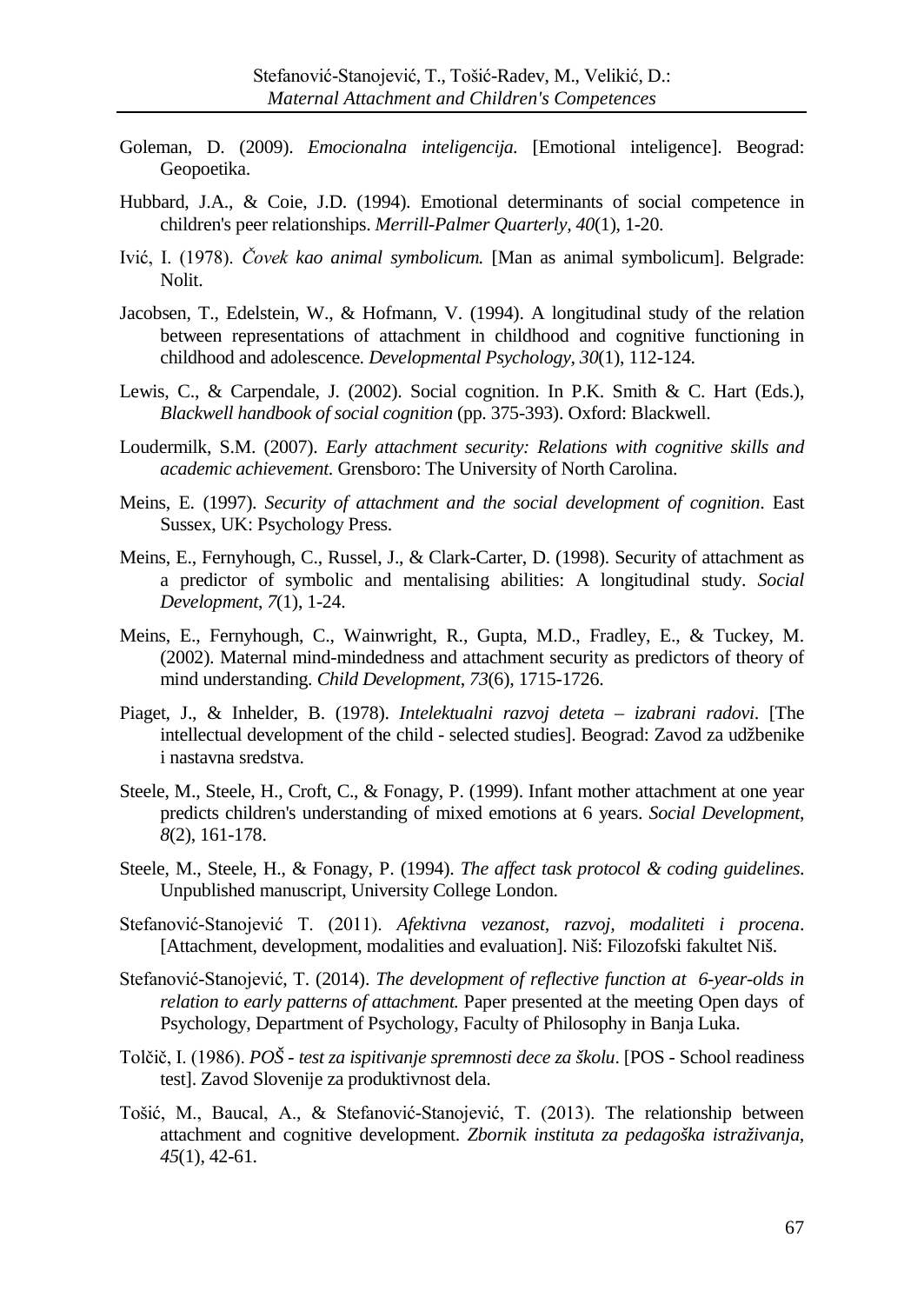- Valsiner, J. (1988). *Child development within culturally structured environments: Parental cognition and adult-child interaction*. Nerwood, New Jersey: Ablex Publishing Corporation.
- Van IJzendoorn, M.H. (1995). Adult attachment representations, parental responsiveness, and infant attachment: A meta-analysis on the predictive validity of the Adult Attachment Interview. *Psychological Bulletin, 117*(3), 387-403.
- Van IJzendoorn, M.H., Dijkstra, J., & Bus, A.G. (1995). Attachment, intelligence and language: A meta-analysis. *Social Development, 4*(2), 115-128.
- Van IJzendoorn, M.H., & Sagi, A. (1999). Cross-cultural patterns of attachment: Universal and contextual dimensions. In J. Cassidy & P. Shaver (Eds.), *Handbook of attachment, theory, research, and clinical applications* (pp. 713-734). New York: Guilford Press.
- Vukčević, B. (2009). The patterns of attachment and formal-operational thinking. *Godišnjak za psihologiju*, *6*(8), 95-111.
- Walker, C.L., & Shore, B.M. (2011). Theory of mind and giftedness: New connections. *Journal for the Education of the Gifted, 34*(4), 644-668.